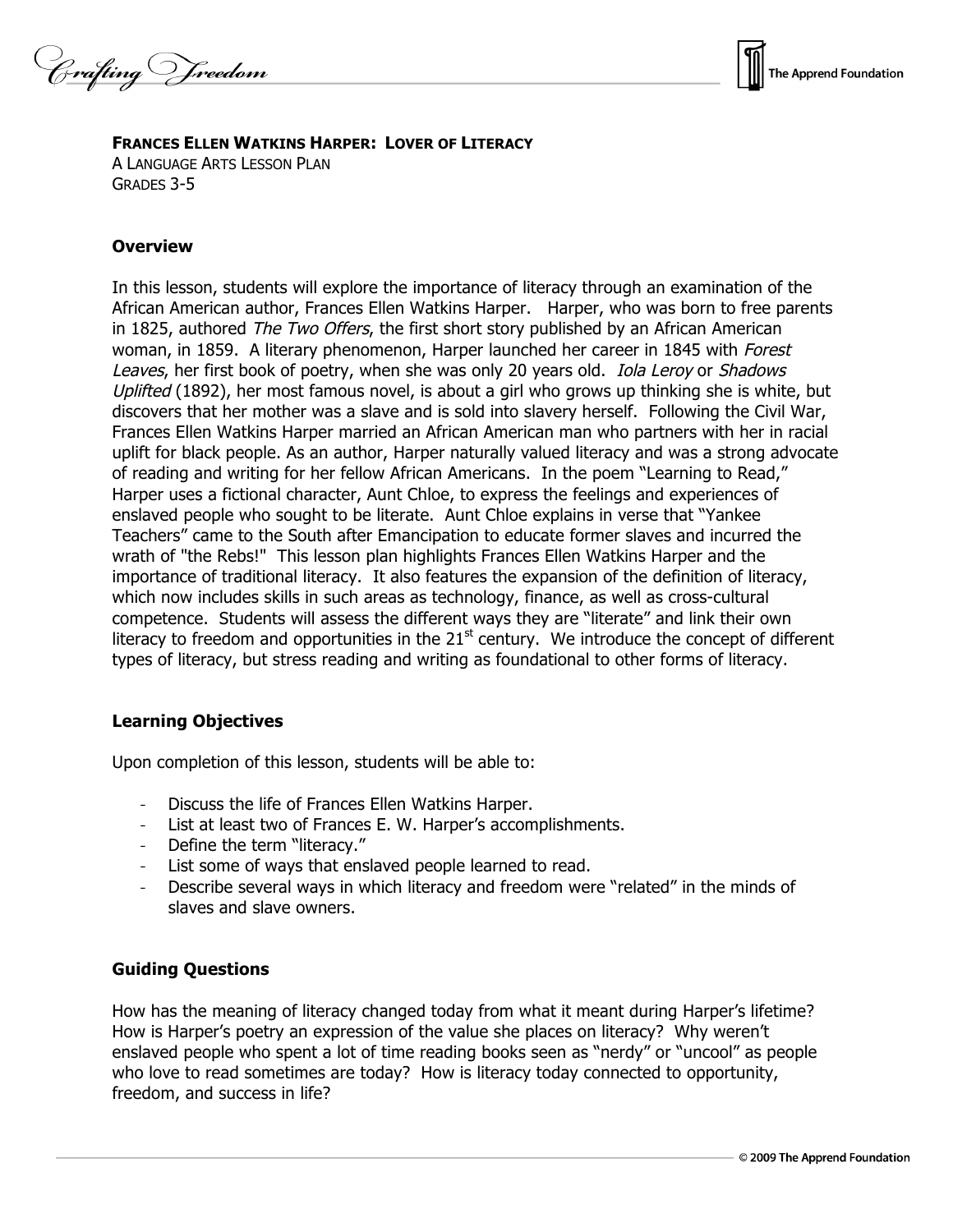## **Suggested Time**

1 class period

#### **Preparing to Teach the Lesson**

- 1. To learn about Frances Ellen Watkins Harper, review and print Teacher Tool 1, which is a brief biography. You may read a longer overview of her life at http://www.search.eb.com/blackhistory/article-9002866.
- 2. View the short video, Learning to Read with Aunt Chloe, and be prepared to show the video to your students.
- 3. You may learn about the broadening definition of literacy in the 21 $^{\rm st}$  century at http://www.ncte.org/governance/literacies.
- 4. Review and print Harper's poem, "Learning to Read," in Student Handout 1.
- 5. Review and print Teacher Tool 2, which provides an overview on the motivation of enslaved people to learn to read and write.
- 6. Review and print Teacher Tool 3, which provides historical context for "Learning to Read."
- 7. Create a poster that shows the many ways that you, as a teacher, are a literate person by using examples (personal interests, favorite books, accounting ledger, credit card bills, etc.) from your own life.

### **Teaching the Lesson (Suggested Steps)**

- 1. Ask your students to define literacy. Have them list ideas about what that concept includes in addition to reading and writing. Students may respond with ideas about technology literacy, media literacy, financial literacy, cultural literacy, etc. Emphasize that most of these forms of literacy beyond reading and writing actually have reading and writing as a prerequisite. Record the responses on a flip chart or blackboard. Ask students: How are you literate? Do you value your literacy? Why?
- 2. Present the poster that shows how you, the teacher, are a literate person by using examples from your life.
- 3. Distribute Student Handout 1 and provide an overview of the life of Frances E. W. Harper using the information provided in Teacher Tool 1.
- 4. Show the short video, Learning to Read with Aunt Chloe, in which a character that Harper created dramatizes Harper's poem, "Learning to Read." Another option is to read the poem aloud to students.
- 5. Discuss historical references in "Learning to Read" using Teacher Tool 3. Who were the "Rebs?" Why did the "Rebs" wish to prevent slaves from reading and writing (see line 3 of the poem)? Explain why teachers came to the South to teach slaves.
- 6. Ask your students: Why do you think enslaved people had a strong motivation to read and write? How do you think they acquired these skills? Use the information provided in Teacher Tool 2 to help them answer these questions.
- 7. After the discussion above, ask students if Frances E. W. Harper was literate and how she valued her literacy.